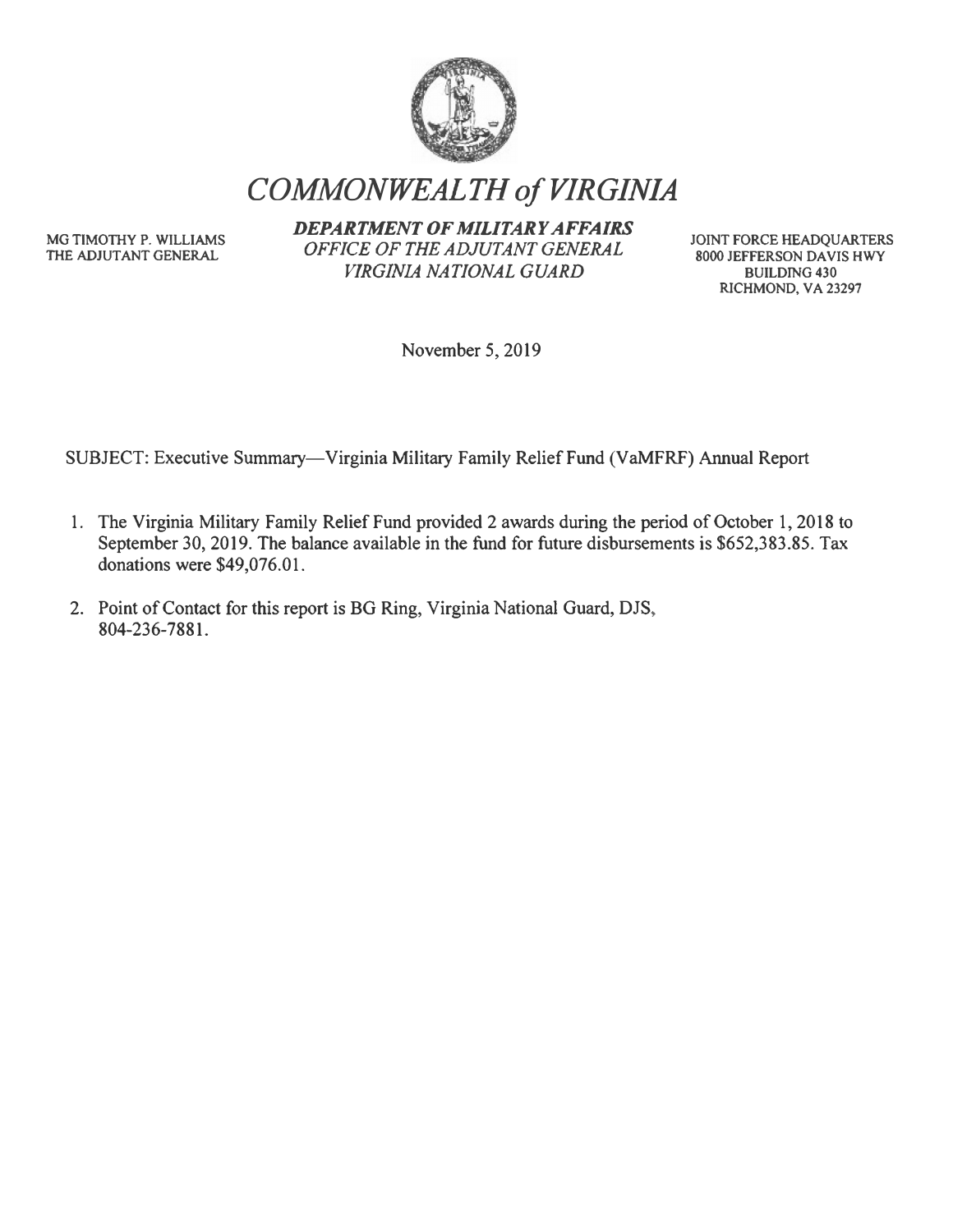

*COMMONWEALTH of VIRGINIA* 

**MG TIMOTHY P. WILLIAMS THE ADJUTANT GENERAL** 

*DEPARTMENT OF MILITARY AFFAIRS OFFICE OF THE ADJUTANT GENERAL VIRGINIA NATIONAL GUARD* 

**JOINT FORCE HEADQUARTERS 8000 JEFFERSON DAVIS HWY BUILDING 430 RICHMOND. VA 23297** 

**November 5, 2019** 

**Division of Legislative Automated Systems (DLAS) 900 E. Main St Pocahontas Building, Suite W528 Richmond, VA 23219** 

**Attention: Legislative Documents and Reports Processing** 

**Attached is the Virginia Military Relief Fund (VaMFRF) 2019 Annual Report required by the Code of Virginia § 44-102.2** 

**This fund has been available since fiscal year 2006, to assist all of the Commonwealth's citizen soldiers serving in each of the reserve components. Increased awareness through Virginia National Guard Assistance Center outreach, marketing efforts and the support of the reserve component representatives serving as members of the Virginia Military Family Relief Fund Committee will enable the effective delivery of assistance to our deployed citizen-soldiers and their families.** 

**Approximately 11 O Soldiers and 215 Airmen from the Virginia National Guard have deployed this year.**  There were two approved applications during this fiscal year with a total of \$4,159. Tax donations were **\$49,076.01 with a balance of\$652,383.85.** 

**If you have questions or require additional information please contact me at (804) 236-7880.** 

**Sincerely,** 

**TIMOTHY** P. WILLIAMS

**Major General, VaARNG The Adjutant General**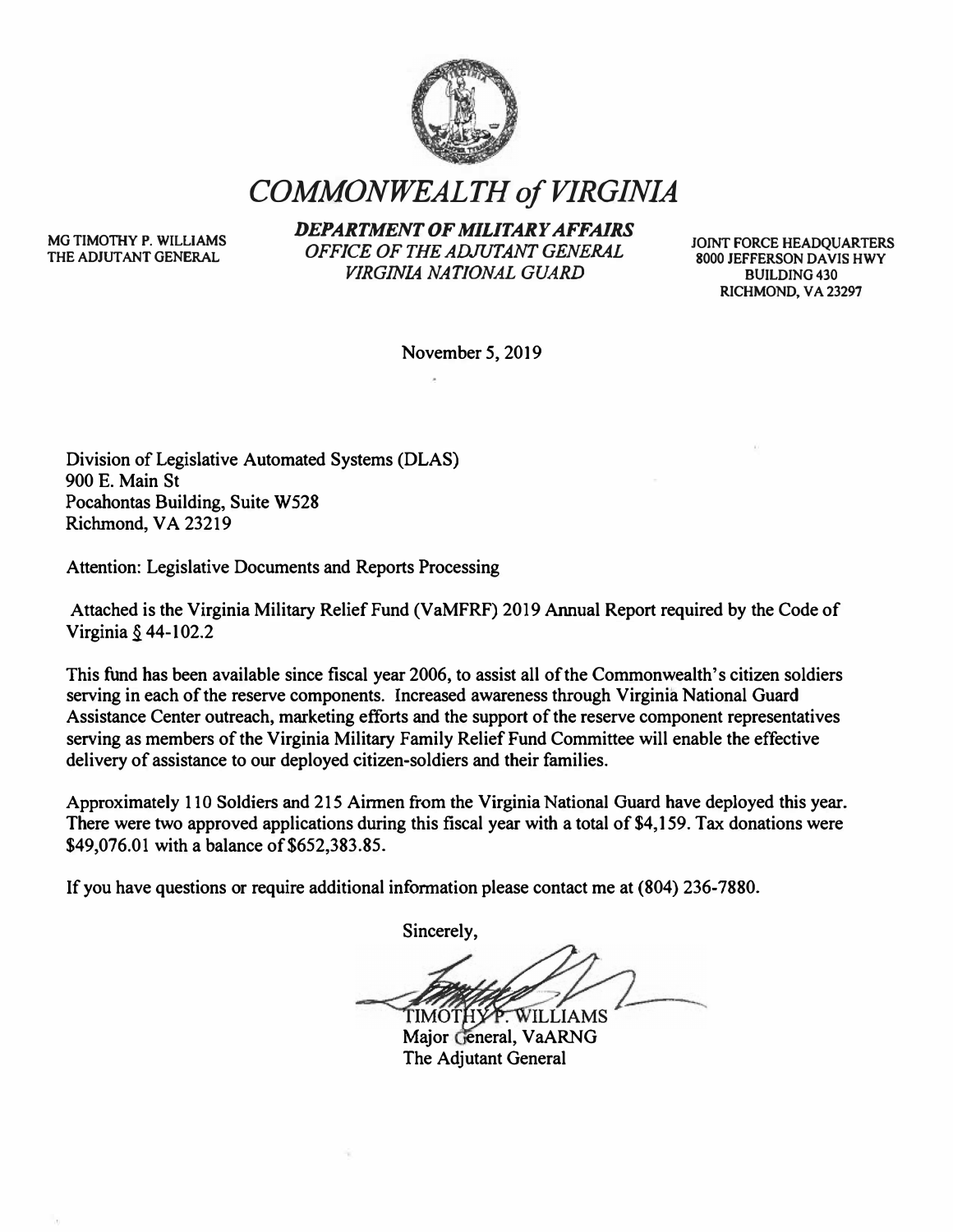

*COMMONWEALTH of VIRGINIA* 

**MG TIMOTHY P. WILLIAMS THE ADJUTANT GENERAL** 

*DEPARTMENT OF MILITARY AFFAIRS OFFICE OF THE ADJUTANT GENERAL VIRGINIA NATIONAL GUARD* 

**JOINT FORCE HEADQUARTERS 8000 JEFFERSON DA VIS HWY BUILDING 430 RICHMOND, VA 23297** 

November 5, 2019

The Honorable Ralph Northam Governor of Virginia Post Office Box 1475

The Honorable Emmett W. Hanger, Jr. Pocahontas Building Room No: E507 Senate of Virginia P. 0. Box 396 Richmond, VA 23218

The Honorable Thomas K. Norment, Jr. Pocahontas Building Room No: E603 Senate of Virginia P. 0. Box 396 Richmond, VA 23218

The Honorable S. Chris Jones, Chairman House Appropriations Committee Pocahontas Building Room No: W1312 900 E. Main St, Richmond, Virginia 23219

Dear Governor Northam and Chairman Hanger, Norment, and Jones:

Attached is the Virginia Military Relief Fund (Va MFRF) 2019 Annual Report required by the Code of Virginia  $\S$  44-102.2

This fund has been available since fiscal year 2006 to assist all of the Commonwealth's citizen soldiers serving in each of the reserve components. Increased awareness through Virginia National Guard Assistance Center outreach, marketing efforts and the support of the reserve component representatives serving as members of the Virginia Military Family Relief Fund Committee will enable the effective delivery of assistance to our deployed citizen-soldiers and their families.